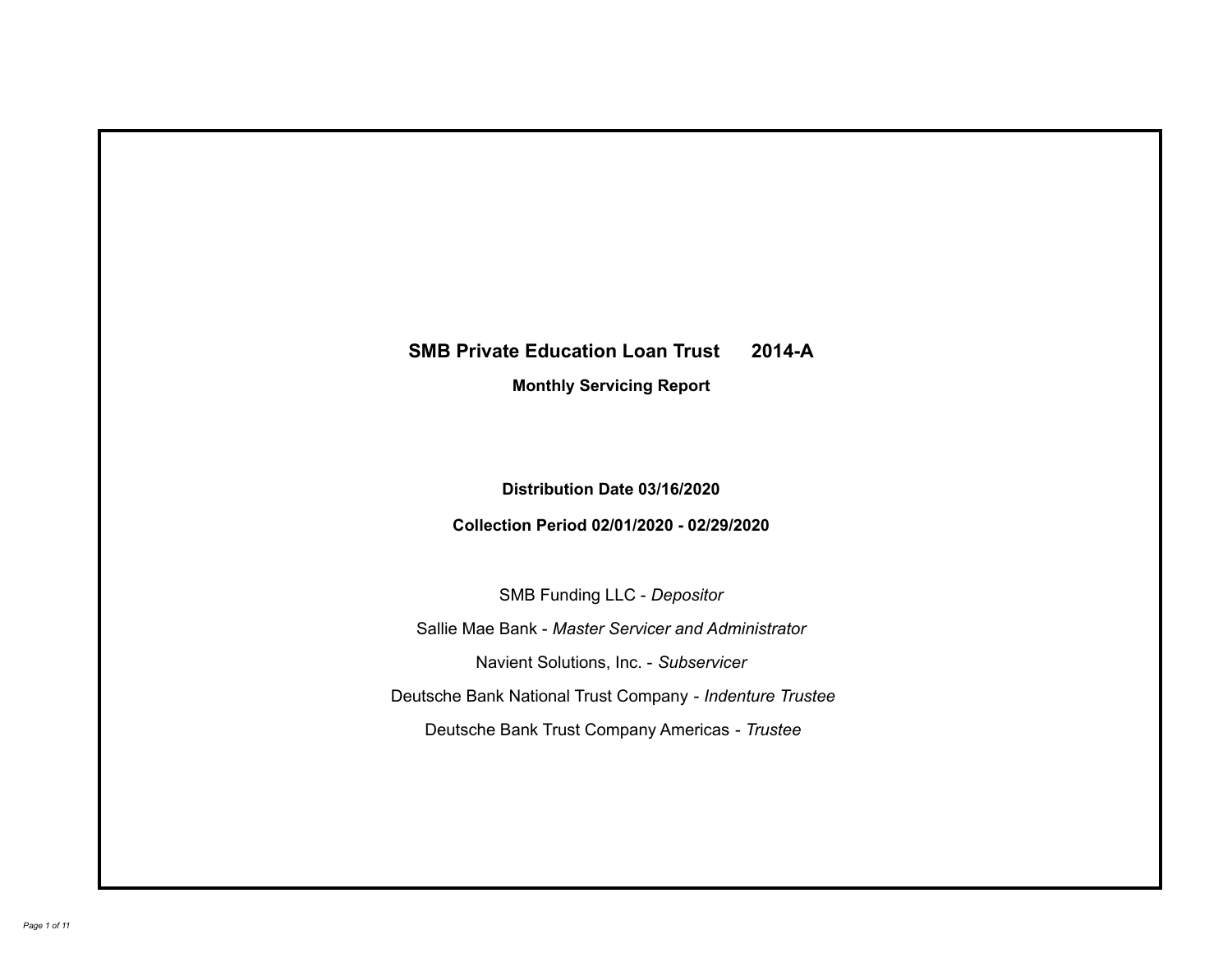| A | <b>Student Loan Portfolio Characteristics</b>   |            | 08/07/2014       | 01/31/2020       | 02/29/2020       |
|---|-------------------------------------------------|------------|------------------|------------------|------------------|
|   | <b>Principal Balance</b>                        |            | \$361,523,983.59 | \$167,139,557.39 | \$164,357,335.24 |
|   | Interest to be Capitalized Balance              |            | 17,313,307.43    | 3,275,982.82     | 3,111,337.15     |
|   | Pool Balance                                    |            | \$378,837,291.02 | \$170,415,540.21 | \$167,468,672.39 |
|   | Weighted Average Coupon (WAC)                   |            | 7.81%            | 8.90%            | 8.92%            |
|   | Weighted Average Remaining Term                 |            | 138.29           | 168.68           | 169.66           |
|   | Number of Loans                                 |            | 33,555           | 15,631           | 15,304           |
|   | Number of Borrowers                             |            | 26,651           | 12,365           | 12,091           |
|   | Pool Factor                                     |            |                  | 0.449838346      | 0.442059629      |
|   | Since Issued Total Constant Prepayment Rate (1) |            |                  | 7.84%            | 7.82%            |
| B | <b>Debt Securities</b>                          | Cusip/Isin | 02/18/2020       |                  | 03/16/2020       |
|   | A <sub>2</sub> A                                | 784456AB1  | \$15,988,546.64  |                  | \$14,960,304.77  |
|   | A2B                                             | 784456AC9  | \$15,988,546.64  |                  | \$14,960,304.78  |
|   | A <sub>3</sub>                                  | 784456AD7  | \$50,000,000.00  |                  | \$50,000,000.00  |
|   | B                                               | 784456AE5  | \$36,000,000.00  |                  | \$36,000,000.00  |
|   | С                                               | 784456AF2  | \$42,000,000.00  |                  | \$42,000,000.00  |
|   |                                                 |            |                  |                  |                  |
| С | <b>Certificates</b>                             | Cusip/Isin | 02/18/2020       |                  | 03/16/2020       |
|   | <b>Excess Distribution</b>                      | 784456105  | \$100,000.00     |                  | \$100,000.00     |
|   |                                                 |            |                  |                  |                  |
| D | <b>Account Balances</b>                         |            | 02/18/2020       |                  | 03/16/2020       |
|   | Reserve Account Balance                         |            | \$958,735.00     |                  | \$958,735.00     |
|   |                                                 |            |                  |                  |                  |
| E | <b>Asset / Liability</b>                        |            | 02/18/2020       |                  | 03/16/2020       |
|   | Overcollateralization Percentage *              |            | 30.77%           |                  | 30.78%           |
|   | Specified Overcollateralization Amount *        |            | \$51,124,662.06  |                  | \$50,240,601.72  |
|   | Actual Overcollateralization Amount *           |            | \$52,438,446.93  |                  | \$51,548,062.84  |

\* Based on the Rated debt securities (Class A and Class B Bonds)

(1) Since Issued Total CPR calculations found in monthly servicing reports issued on or prior to September 15, 2015 originally included loans that were removed from the pool by the sponsor because they became ineligible for the pool between the cut-off date and settlement date. On October 5, 2015, Since Issued Total CPR calculations were revised to exclude these loans and all prior monthly servicing reports were restated. For additional information, see 'Since Issued CPR Methodology' found on page 11 of this report.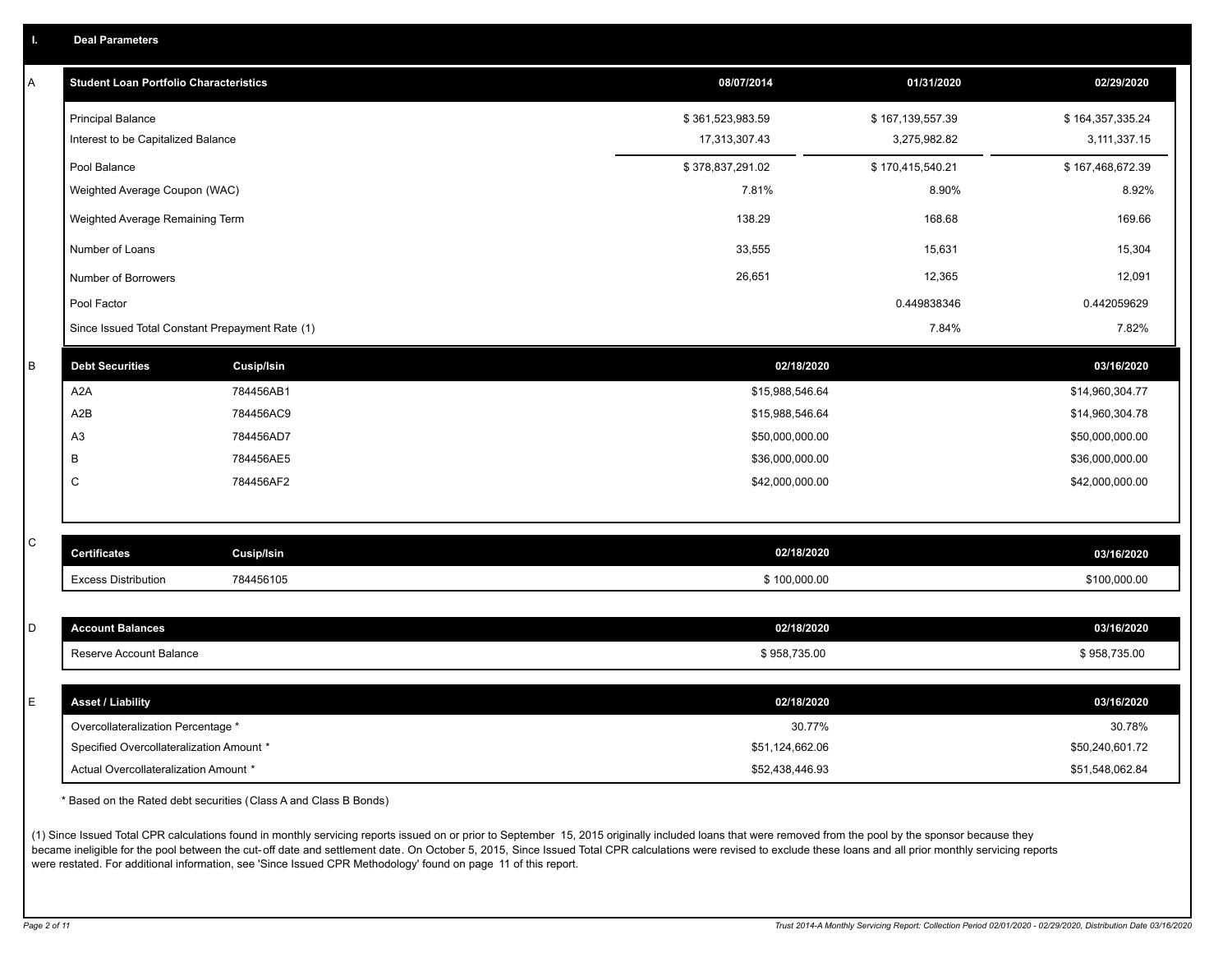### **II. 2014-A Trust Activity 02/01/2020 through 02/29/2020**

| Α         | <b>Student Loan Principal Receipts</b>                           |                |
|-----------|------------------------------------------------------------------|----------------|
|           | <b>Borrower Principal</b>                                        | 2,941,490.03   |
|           | <b>Consolidation Activity Principal</b>                          | 0.00           |
|           | Seller Principal Reimbursement                                   | 0.00           |
|           | Servicer Principal Reimbursement                                 | 0.00           |
|           | Delinquent Principal Purchases by Servicer                       | 0.00           |
|           | <b>Other Principal Deposits</b>                                  | 0.00           |
|           | <b>Total Principal Receipts</b>                                  | \$2,941,490.03 |
| В         | <b>Student Loan Interest Receipts</b>                            |                |
|           | <b>Borrower Interest</b>                                         | 958,664.08     |
|           | <b>Consolidation Activity Interest</b>                           | 0.00           |
|           | Seller Interest Reimbursement                                    | 0.00           |
|           | Servicer Interest Reimbursement                                  | (1,454.95)     |
|           | Delinquent Interest Purchases by Servicer                        | 0.00           |
|           | <b>Other Interest Deposits</b>                                   | 9,271.11       |
|           | <b>Total Interest Receipts</b>                                   | \$966,480.24   |
| C         | <b>Recoveries on Realized Losses</b>                             | \$46,908.40    |
| D         | <b>Investment Income</b>                                         | \$5,641.38     |
| Е         | Funds Borrowed from Next Collection Period                       | \$0.00         |
| F.        | <b>Funds Repaid from Prior Collection Period</b>                 | \$0.00         |
| G         | Loan Sale or Purchase Proceeds                                   | \$0.00         |
| н         | Initial Deposits to Collection Account                           | \$0.00         |
|           | <b>Excess Transferred from Other Accounts</b>                    | \$0.00         |
| . I       | <b>Borrower Benefit Reimbursements</b>                           | \$0.00         |
| Κ         | <b>Gross Swap Receipt</b>                                        | \$0.00         |
| L         | <b>Other Deposits</b>                                            | \$0.00         |
| М         | <b>Other Fees Collected</b>                                      | \$0.00         |
| ${\sf N}$ | <b>AVAILABLE FUNDS</b>                                           | \$3,960,520.05 |
| O         | Non-Cash Principal Activity During Collection Period             | \$159,267.88   |
| P         | Aggregate Purchased Amounts by the Depositor, Servicer or Seller | \$0.00         |
| Q         | Aggregate Loan Substitutions                                     | \$0.00         |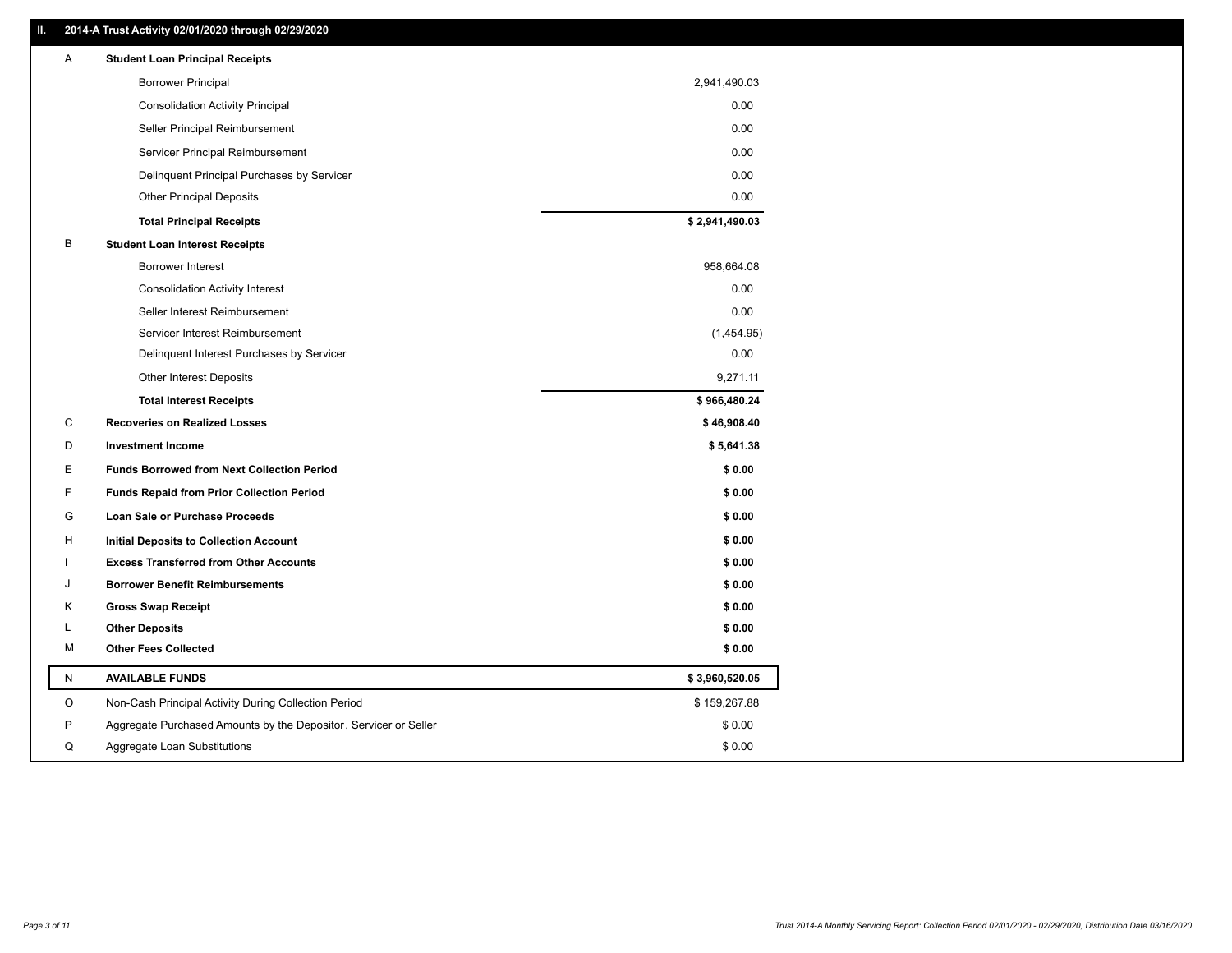|                   |                         |                          |         | 02/29/2020 |                  |                |                          |         | 01/31/2020 |                  |                |
|-------------------|-------------------------|--------------------------|---------|------------|------------------|----------------|--------------------------|---------|------------|------------------|----------------|
|                   |                         | <b>Wtd Avg</b><br>Coupon | # Loans | Principal  |                  | % of Principal | <b>Wtd Avg</b><br>Coupon | # Loans | Principal  |                  | % of Principal |
| <b>INTERIM:</b>   | IN SCHOOL               | 9.86%                    |         | 117        | \$1,481,398.92   | 0.885%         |                          | 9.74%   | 125        | \$1,619,658.47   | 0.950%         |
|                   | <b>GRACE</b>            | 9.97%                    |         | 52         | \$812,441.17     | 0.485%         |                          | 9.80%   | 58         | \$890,867.70     | 0.523%         |
|                   | <b>DEFERMENT</b>        | 9.73%                    |         | 846        | \$11,046,551.47  | 6.596%         |                          | 9.79%   | 833        | \$10,872,255.65  | 6.380%         |
| <b>REPAYMENT:</b> | <b>CURRENT</b>          | 8.78%                    |         | 13,365     | \$141,025,708.54 | 84.210%        |                          | 8.75%   | 13,600     | \$142,956,231.59 | 83.887%        |
|                   | 31-60 DAYS DELINQUENT   | 9.45%                    |         | 217        | \$3,033,276.39   | 1.811%         |                          | 9.62%   | 247        | \$3,299,541.57   | 1.936%         |
|                   | 61-90 DAYS DELINQUENT   | 9.74%                    |         | 130        | \$1,817,147.57   | 1.085%         |                          | 9.27%   | 126        | \$1,675,938.98   | 0.983%         |
|                   | 91-120 DAYS DELINQUENT  | 9.43%                    |         | 110        | \$1,361,612.64   | 0.813%         |                          | 10.01%  | 106        | \$1,584,249.92   | 0.930%         |
|                   | 121-150 DAYS DELINQUENT | 9.94%                    |         | 73         | \$1,155,987.73   | 0.690%         |                          | 9.90%   | 101        | \$1,349,005.83   | 0.792%         |
|                   | 151-180 DAYS DELINQUENT | 10.02%                   |         | 56         | \$764,650.99     | 0.457%         |                          | 10.48%  | 46         | \$546,714.85     | 0.321%         |
|                   | > 180 DAYS DELINQUENT   | 10.19%                   |         | 26         | \$338,177.53     | 0.202%         |                          | 9.84%   | 29         | \$397,716.35     | 0.233%         |
|                   | <b>FORBEARANCE</b>      | 9.47%                    |         | 312        | \$4,631,719.44   | 2.766%         |                          | 9.55%   | 360        | \$5,223,359.30   | 3.065%         |
| <b>TOTAL</b>      |                         |                          |         | 15,304     | \$167,468,672.39 | 100.00%        |                          |         | 15,631     | \$170,415,540.21 | 100.00%        |

Percentages may not total 100% due to rounding \*

\*\* Smart Option Interest Only loans and \$25 Fixed Payment loans classified as in repayment whether student borrowers are in school, in grace, in deferment or required to make full principal and interest payments on their l

\*\*\* To conform with company standard reporting these sections now include Princial and Interest Accrued to Capitalize.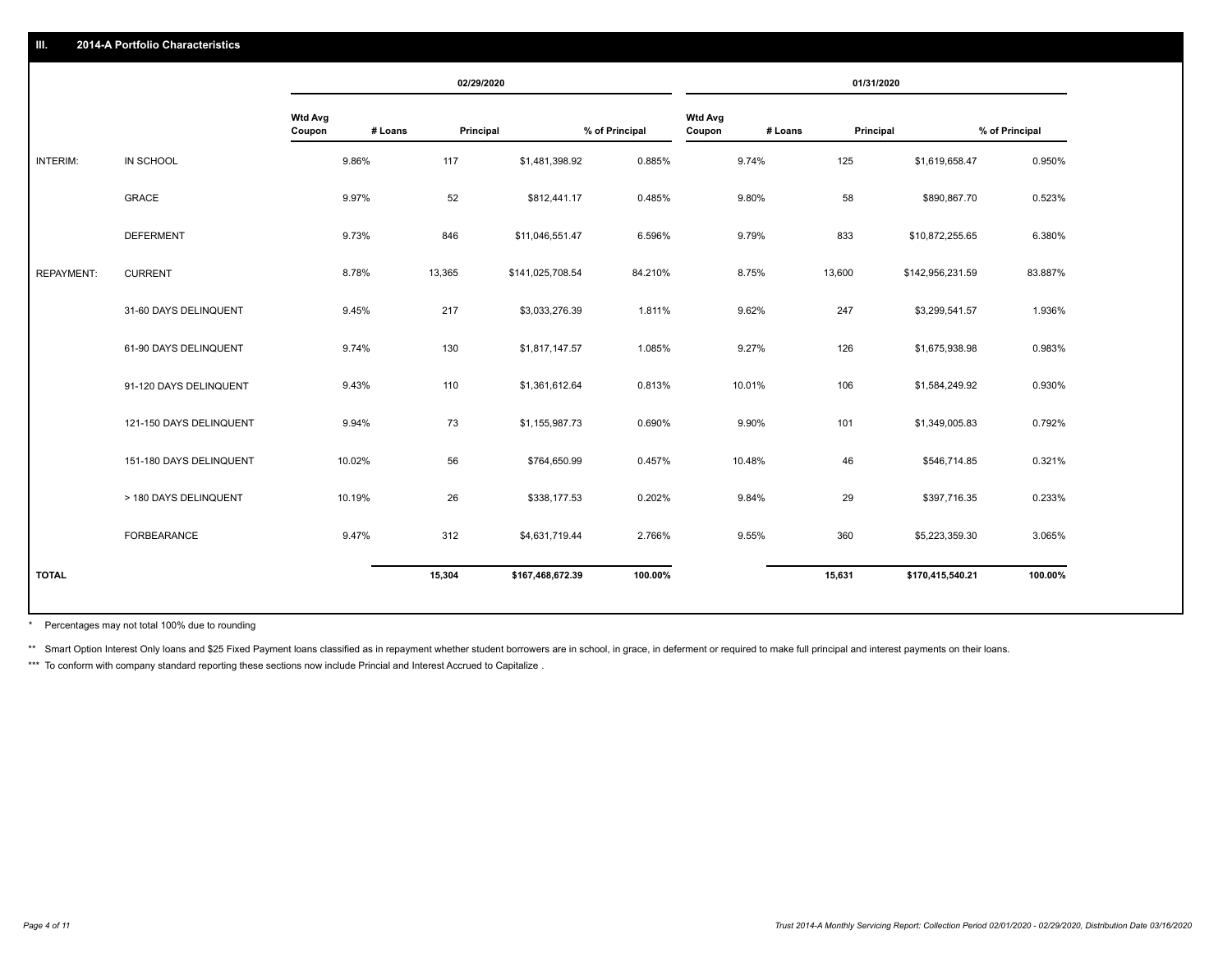|                                                         | 2/29/2020        | 1/31/2020        |
|---------------------------------------------------------|------------------|------------------|
| Pool Balance                                            | \$167,468,672.39 | \$170,415,540.21 |
| Total # Loans                                           | 15,304           | 15,631           |
| Total # Borrowers                                       | 12,091           | 12,365           |
| Weighted Average Coupon                                 | 8.92%            | 8.90%            |
| Weighted Average Remaining Term                         | 169.66           | 168.68           |
| Percent of Pool - Cosigned                              | 93.6%            | 93.6%            |
| Percent of Pool - Non Cosigned                          | 6.4%             | 6.4%             |
| Borrower Interest Accrued for Period                    | \$1,154,106.65   | \$1,272,428.99   |
| Outstanding Borrower Interest Accrued                   | \$4,342,704.85   | \$4,573,837.41   |
| Gross Principal Realized Loss - Periodic *              | \$245,030.65     | \$188,526.18     |
| Gross Principal Realized Loss - Cumulative *            | \$15,679,530.59  | \$15,434,499.94  |
| Delinquent Principal Purchased by Servicer - Periodic   | \$0.00           | \$0.00           |
| Delinquent Principal Purchased by Servicer - Cumulative | \$0.00           | \$0.00           |
| Recoveries on Realized Losses - Periodic                | \$46,908.40      | \$39,860.38      |
| Recoveries on Realized Losses - Cumulative              | \$1,494,283.57   | \$1,447,375.17   |
| Net Losses - Periodic                                   | \$198,122.25     | \$148,665.80     |
| Net Losses - Cumulative                                 | \$14,185,247.02  | \$13,987,124.77  |
| <b>Cumulative Gross Defaults</b>                        | \$15,679,530.59  | \$15,434,499.94  |
| Change in Gross Defaults                                | \$245,030.65     | \$188,526.18     |
| Non-Cash Principal Activity - Capitalized Interest      | \$404,399.87     | \$298,880.15     |
| Since Issued Total Constant Prepayment Rate (CPR) (1)   | 7.82%            | 7.84%            |
| Loan Substitutions                                      | \$0.00           | \$0.00           |
| <b>Cumulative Loan Substitutions</b>                    | \$0.00           | \$0.00           |
| <b>Unpaid Master Servicing Fees</b>                     | \$0.00           | \$0.00           |
| <b>Unpaid Sub-Servicing Fees</b>                        | \$0.00           | \$0.00           |
| <b>Unpaid Administration Fees</b>                       | \$0.00           | \$0.00           |
| Unpaid Carryover Master Servicing Fees                  | \$0.00           | \$0.00           |
| Unpaid Carryover Sub-Servicing Fees                     | \$0.00           | \$0.00           |
| Note Interest Shortfall                                 | \$0.00           | \$0.00           |

\* In accordance with the Sub-Servicer's current policies and procedures, after September 1, 2017 loans subject to bankruptcy claims generally will not be reported as a charged- off unless and until they are delinquent for

(1) Since Issued Total CPR calculations found in monthly servicing reports issued on or prior to September 15, 2015 originally included loans that were removed from the pool by the sponsor because they became ineligible fo between the cut-off date and settlement date. On October 5, 2015, Since Issued Total CPR calculations were revised to exclude these loans and all prior monthly servicing reports were restated. For additional information, s CPR Methodology' found on page 11 of this report.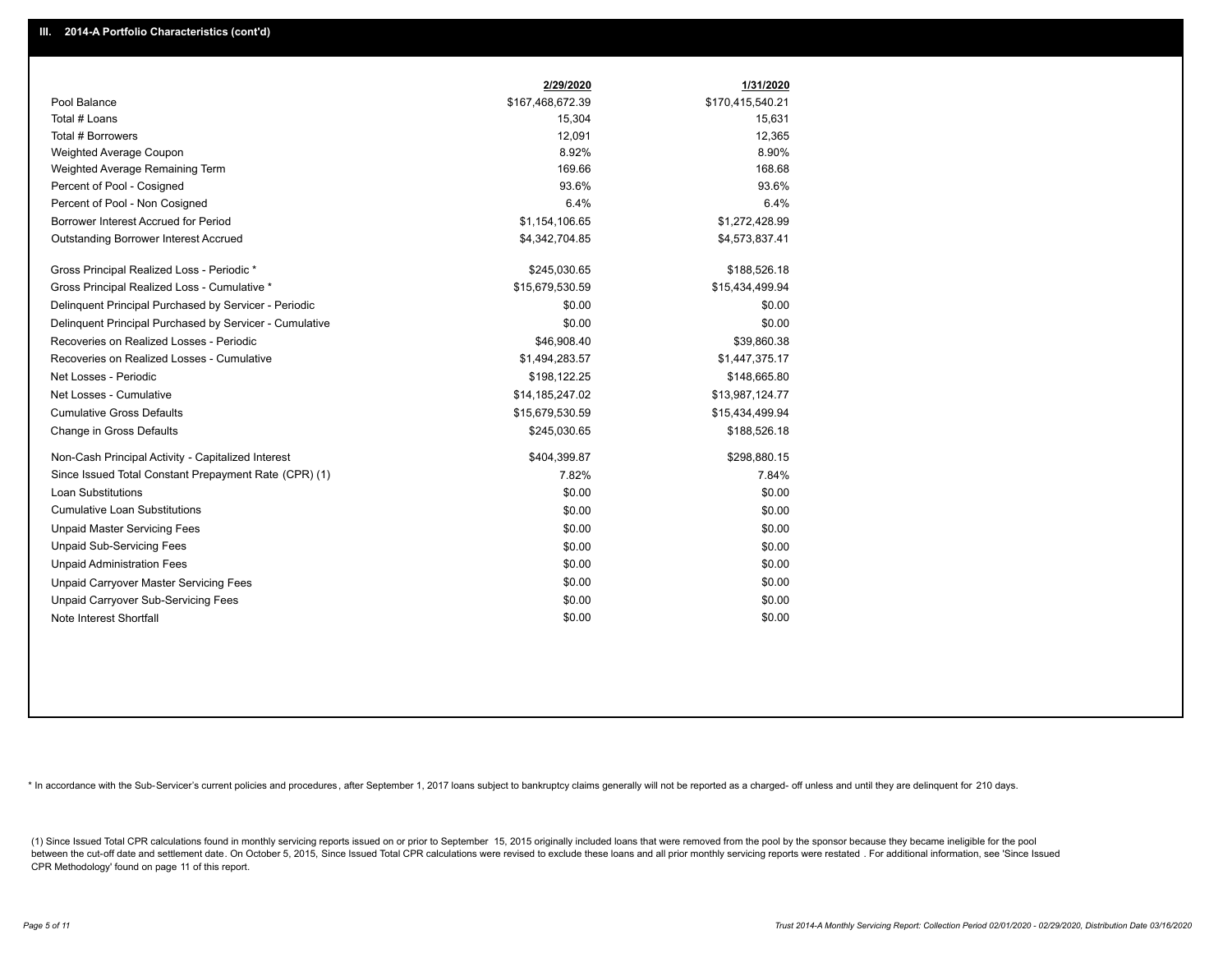## **IV. 2014-A Portfolio Statistics by Loan Program**

|                                                        | Weighted<br><b>Average Coupon</b> | # LOANS | \$ AMOUNT        | $\frac{9}{6}$ * |
|--------------------------------------------------------|-----------------------------------|---------|------------------|-----------------|
| - Smart Option Deferred Loans                          | 9.23%                             | 7,621   | \$84,640,342.04  | 50.541%         |
| - Smart Option Fixed Pay Loans                         | 8.90%                             | 4,425   | \$58,978,501.54  | 35.218%         |
| - Smart Option Interest-Only Loans                     | 7.87%                             | 3,258   | \$23,849,828.81  | 14.241%         |
| Other Loan Programs                                    | 0.00%                             | 0.00    | \$0.00           | 0.000%          |
| <b>Total</b>                                           | 8.92%                             | 15,304  | \$167,468,672.39 | 100.000%        |
| Prime Indexed Loans -- Monthly Reset Adjustable        |                                   |         | \$0.00           |                 |
| Prime Indexed Loans -- Monthly Reset Non-Adjustable    |                                   |         | \$0.00           |                 |
| Prime Indexed Loans -- Quarterly Reset Adjustable      |                                   |         | \$0.00           |                 |
| Prime Indexed Loans -- Quarterly Reset Non-Adjustable  |                                   |         | \$0.00           |                 |
| Prime Indexed Loans -- Annual Reset                    |                                   |         | \$0.00           |                 |
| <b>T-Bill Indexed Loans</b>                            |                                   |         | \$0.00           |                 |
| <b>Fixed Rate Loans</b>                                |                                   |         | \$22,422,014.03  |                 |
| <b>LIBOR Indexed Loans</b>                             |                                   |         | \$145,046,658.36 |                 |
|                                                        |                                   |         |                  |                 |
| * Note: Percentages may not total 100% due to rounding |                                   |         |                  |                 |

To conform with company standard reporting these sections now include Princial and Interest Accrued to Capitalize .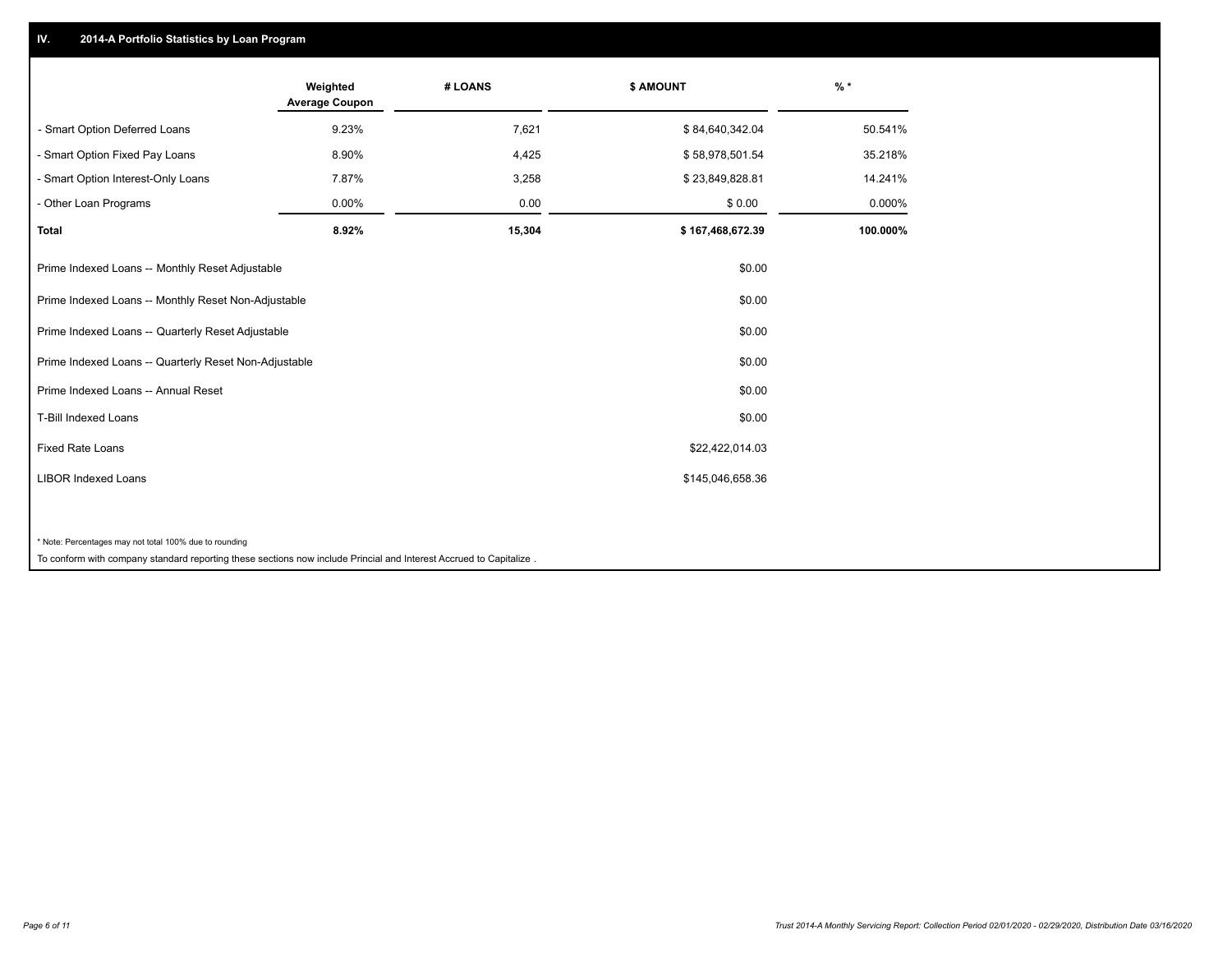| v. |    | 2014-A Reserve Account and Principal Distribution Calculations                                                                                                                                     |                  |  |
|----|----|----------------------------------------------------------------------------------------------------------------------------------------------------------------------------------------------------|------------------|--|
| А. |    | <b>Reserve Account</b>                                                                                                                                                                             |                  |  |
|    |    | Specified Reserve Account Balance                                                                                                                                                                  | \$958,735.00     |  |
|    |    | Actual Reserve Account Balance                                                                                                                                                                     | \$958,735.00     |  |
| В. |    | <b>Principal Distribution Amount</b>                                                                                                                                                               |                  |  |
|    | j. | Class A Notes Outstanding                                                                                                                                                                          | \$81,977,093.28  |  |
|    |    | Pool Balance<br>ii.                                                                                                                                                                                | \$167,468,672.39 |  |
|    |    | First Priority Principal Distribution Amount (i - ii)<br>iii.                                                                                                                                      | \$0.00           |  |
|    |    | Class A and B Notes Outstanding<br>iv.                                                                                                                                                             | \$117,977,093.28 |  |
|    |    | First Priority Principal Distribution Amount<br>v.                                                                                                                                                 | \$0.00           |  |
|    |    | Pool Balance<br>vi.                                                                                                                                                                                | \$167,468,672.39 |  |
|    |    | Specified Overcollateralization Amount<br>vii.                                                                                                                                                     | \$50,240,601.72  |  |
|    |    | viii. Regular Principal Distribution Amount (iv - v) - (vi - vii)                                                                                                                                  | \$749,022.61     |  |
|    |    | Notes Outstanding<br>ix.                                                                                                                                                                           | \$159,977,093.28 |  |
|    |    | First Priority Principal Distribution Amount<br>Х.                                                                                                                                                 | \$0.00           |  |
|    |    | Regular Principal Distribution Amount<br>xi.                                                                                                                                                       | \$749,022.61     |  |
|    |    |                                                                                                                                                                                                    |                  |  |
|    |    | Available Funds (after payment of waterfall items A through J) *<br>xii.                                                                                                                           | \$2,614,922.25   |  |
|    |    | xiii. Additional Principal Distribution Amount (min(ix - x - xi, xiii))                                                                                                                            | \$1,307,461.12   |  |
|    |    | * Represents 50% of value if the principal balance of the notes is greater than 10% of initial principal balance of the notes or the Class A and Class B note are reduced to 0, otherwise the full |                  |  |

value is shown.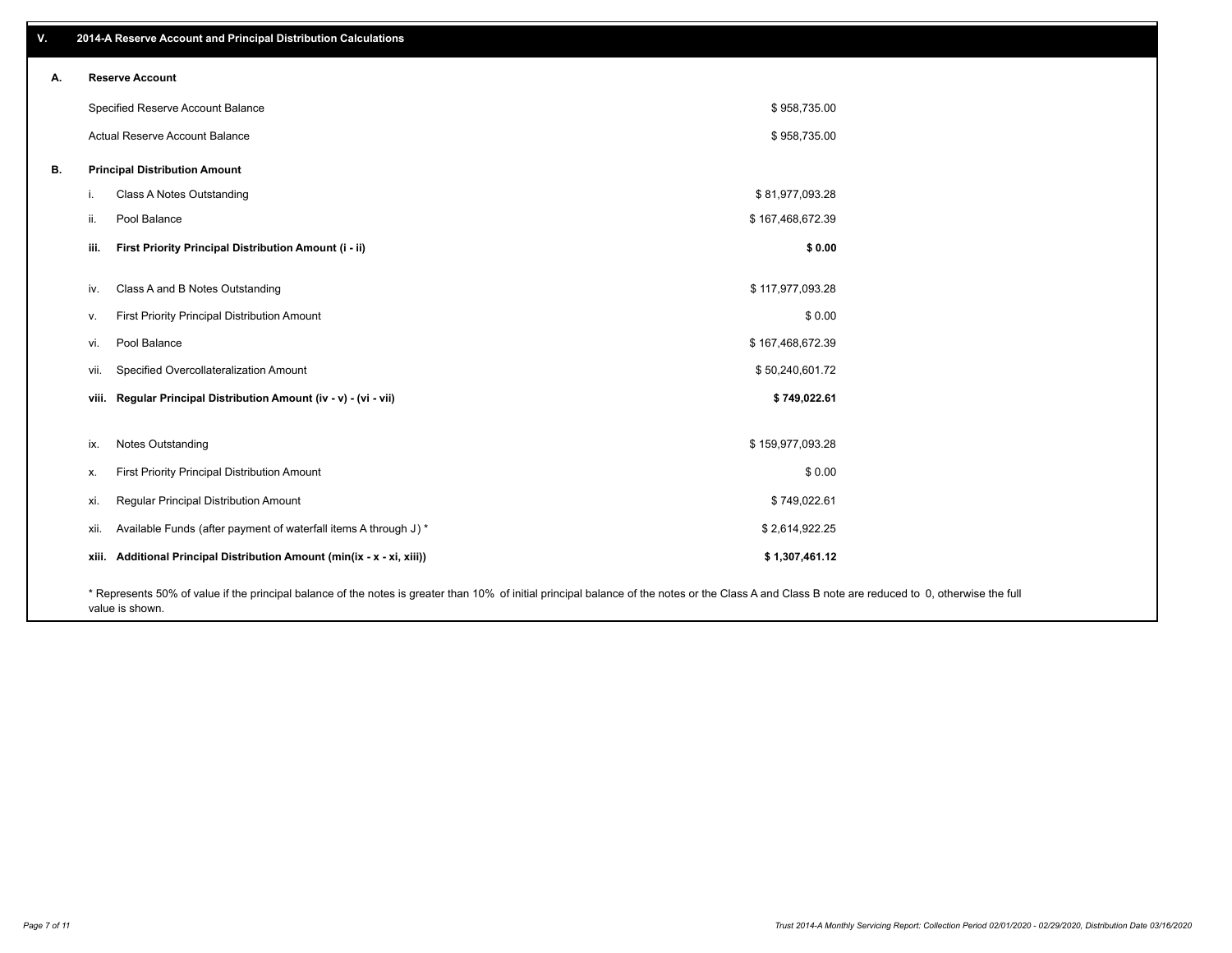| <b>Total Available Funds</b><br>\$0.00<br><b>Trustee Fees</b><br>Α<br>B<br>i. Master Servicing Fees<br>\$7,023.39<br>ii. Sub-Servicing Fees<br>\$112,625.62<br>$\mathsf C$<br>i. Administration Fees<br>\$6,667.00<br>\$0.00<br>ii. Unreimbursed Administrator Advances plus any Unpaid<br>D<br>\$192,759.18<br>Class A Noteholders Interest Distribution Amount<br>Е<br>\$0.00<br><b>First Priority Principal Payment</b><br>F.<br>Class B Noteholders Interest Distribution Amount<br>\$120,000.00<br>G<br>Class C Noteholders Interest Distribution Amount<br>\$157,500.00<br>H<br>Reinstatement Reserve Account<br>\$0.00<br>Regular Principal Distribution<br>\$749,022.61<br>$\mathbf{L}$<br>J<br>i. Carryover Master Servicing Fees<br>\$0.00<br>ii. Carryover Sub-servicing Fees<br>\$0.00<br>Κ<br>\$1,307,461.12<br>Additional Principal Distribution Amount<br>\$0.00<br>L<br>Unpaid Expenses of Trustee<br>\$1,307,461.13<br>\$0.00<br>м<br>Unpaid Expenses of Administrator<br>\$1,307,461.13<br>N<br>Remaining Funds to the Excess Distribution Certificateholder<br><b>Waterfall Conditions</b><br><b>Class C Noteholders' Interest Distribution Condition</b><br>А.<br>\$167,468,672.39<br>Pool Balance<br>i.<br>Class A and B Notes Outstanding<br>\$117,977,093.28<br>ii.<br>Class C Noteholders' Interest Distribution Ratio (i / ii)<br>141.95%<br>iii.<br>110.00%<br>Minimum Ratio<br>iv. |  | Paid | <b>Funds Balance</b> |
|---------------------------------------------------------------------------------------------------------------------------------------------------------------------------------------------------------------------------------------------------------------------------------------------------------------------------------------------------------------------------------------------------------------------------------------------------------------------------------------------------------------------------------------------------------------------------------------------------------------------------------------------------------------------------------------------------------------------------------------------------------------------------------------------------------------------------------------------------------------------------------------------------------------------------------------------------------------------------------------------------------------------------------------------------------------------------------------------------------------------------------------------------------------------------------------------------------------------------------------------------------------------------------------------------------------------------------------------------------------------------------------------------------------|--|------|----------------------|
|                                                                                                                                                                                                                                                                                                                                                                                                                                                                                                                                                                                                                                                                                                                                                                                                                                                                                                                                                                                                                                                                                                                                                                                                                                                                                                                                                                                                               |  |      | \$3,960,520.05       |
|                                                                                                                                                                                                                                                                                                                                                                                                                                                                                                                                                                                                                                                                                                                                                                                                                                                                                                                                                                                                                                                                                                                                                                                                                                                                                                                                                                                                               |  |      | \$3,960,520.05       |
|                                                                                                                                                                                                                                                                                                                                                                                                                                                                                                                                                                                                                                                                                                                                                                                                                                                                                                                                                                                                                                                                                                                                                                                                                                                                                                                                                                                                               |  |      | \$3,953,496.66       |
|                                                                                                                                                                                                                                                                                                                                                                                                                                                                                                                                                                                                                                                                                                                                                                                                                                                                                                                                                                                                                                                                                                                                                                                                                                                                                                                                                                                                               |  |      | \$3,840,871.04       |
|                                                                                                                                                                                                                                                                                                                                                                                                                                                                                                                                                                                                                                                                                                                                                                                                                                                                                                                                                                                                                                                                                                                                                                                                                                                                                                                                                                                                               |  |      | \$3,834,204.04       |
|                                                                                                                                                                                                                                                                                                                                                                                                                                                                                                                                                                                                                                                                                                                                                                                                                                                                                                                                                                                                                                                                                                                                                                                                                                                                                                                                                                                                               |  |      | \$3,834,204.04       |
|                                                                                                                                                                                                                                                                                                                                                                                                                                                                                                                                                                                                                                                                                                                                                                                                                                                                                                                                                                                                                                                                                                                                                                                                                                                                                                                                                                                                               |  |      | \$3,641,444.86       |
|                                                                                                                                                                                                                                                                                                                                                                                                                                                                                                                                                                                                                                                                                                                                                                                                                                                                                                                                                                                                                                                                                                                                                                                                                                                                                                                                                                                                               |  |      | \$3,641,444.86       |
|                                                                                                                                                                                                                                                                                                                                                                                                                                                                                                                                                                                                                                                                                                                                                                                                                                                                                                                                                                                                                                                                                                                                                                                                                                                                                                                                                                                                               |  |      | \$3,521,444.86       |
|                                                                                                                                                                                                                                                                                                                                                                                                                                                                                                                                                                                                                                                                                                                                                                                                                                                                                                                                                                                                                                                                                                                                                                                                                                                                                                                                                                                                               |  |      | \$3,363,944.86       |
|                                                                                                                                                                                                                                                                                                                                                                                                                                                                                                                                                                                                                                                                                                                                                                                                                                                                                                                                                                                                                                                                                                                                                                                                                                                                                                                                                                                                               |  |      | \$3,363,944.86       |
|                                                                                                                                                                                                                                                                                                                                                                                                                                                                                                                                                                                                                                                                                                                                                                                                                                                                                                                                                                                                                                                                                                                                                                                                                                                                                                                                                                                                               |  |      | \$2,614,922.25       |
|                                                                                                                                                                                                                                                                                                                                                                                                                                                                                                                                                                                                                                                                                                                                                                                                                                                                                                                                                                                                                                                                                                                                                                                                                                                                                                                                                                                                               |  |      | \$2,614,922.25       |
|                                                                                                                                                                                                                                                                                                                                                                                                                                                                                                                                                                                                                                                                                                                                                                                                                                                                                                                                                                                                                                                                                                                                                                                                                                                                                                                                                                                                               |  |      | \$2,614,922.25       |
|                                                                                                                                                                                                                                                                                                                                                                                                                                                                                                                                                                                                                                                                                                                                                                                                                                                                                                                                                                                                                                                                                                                                                                                                                                                                                                                                                                                                               |  |      | \$1,307,461.13       |
|                                                                                                                                                                                                                                                                                                                                                                                                                                                                                                                                                                                                                                                                                                                                                                                                                                                                                                                                                                                                                                                                                                                                                                                                                                                                                                                                                                                                               |  |      |                      |
|                                                                                                                                                                                                                                                                                                                                                                                                                                                                                                                                                                                                                                                                                                                                                                                                                                                                                                                                                                                                                                                                                                                                                                                                                                                                                                                                                                                                               |  |      |                      |
|                                                                                                                                                                                                                                                                                                                                                                                                                                                                                                                                                                                                                                                                                                                                                                                                                                                                                                                                                                                                                                                                                                                                                                                                                                                                                                                                                                                                               |  |      | \$1,307,461.13       |
|                                                                                                                                                                                                                                                                                                                                                                                                                                                                                                                                                                                                                                                                                                                                                                                                                                                                                                                                                                                                                                                                                                                                                                                                                                                                                                                                                                                                               |  |      | \$0.00               |
|                                                                                                                                                                                                                                                                                                                                                                                                                                                                                                                                                                                                                                                                                                                                                                                                                                                                                                                                                                                                                                                                                                                                                                                                                                                                                                                                                                                                               |  |      |                      |
|                                                                                                                                                                                                                                                                                                                                                                                                                                                                                                                                                                                                                                                                                                                                                                                                                                                                                                                                                                                                                                                                                                                                                                                                                                                                                                                                                                                                               |  |      |                      |
|                                                                                                                                                                                                                                                                                                                                                                                                                                                                                                                                                                                                                                                                                                                                                                                                                                                                                                                                                                                                                                                                                                                                                                                                                                                                                                                                                                                                               |  |      |                      |
|                                                                                                                                                                                                                                                                                                                                                                                                                                                                                                                                                                                                                                                                                                                                                                                                                                                                                                                                                                                                                                                                                                                                                                                                                                                                                                                                                                                                               |  |      |                      |
|                                                                                                                                                                                                                                                                                                                                                                                                                                                                                                                                                                                                                                                                                                                                                                                                                                                                                                                                                                                                                                                                                                                                                                                                                                                                                                                                                                                                               |  |      |                      |
|                                                                                                                                                                                                                                                                                                                                                                                                                                                                                                                                                                                                                                                                                                                                                                                                                                                                                                                                                                                                                                                                                                                                                                                                                                                                                                                                                                                                               |  |      |                      |
| Is the Class C Noteholders' Interest Distribution Condition Satisfied (iii > iv)<br>v.                                                                                                                                                                                                                                                                                                                                                                                                                                                                                                                                                                                                                                                                                                                                                                                                                                                                                                                                                                                                                                                                                                                                                                                                                                                                                                                        |  | Y    |                      |
|                                                                                                                                                                                                                                                                                                                                                                                                                                                                                                                                                                                                                                                                                                                                                                                                                                                                                                                                                                                                                                                                                                                                                                                                                                                                                                                                                                                                               |  |      |                      |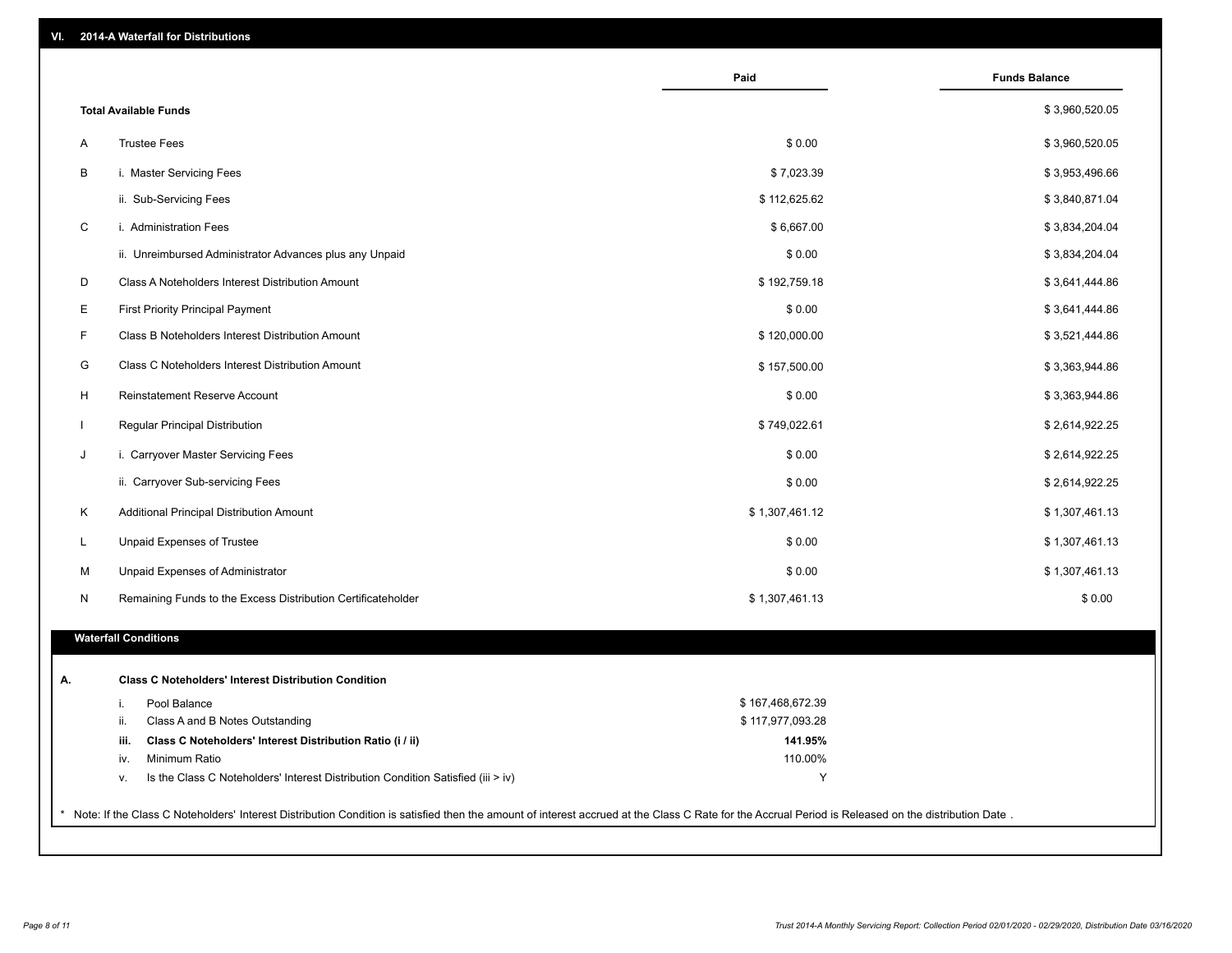| <b>Distribution Amounts</b>                                |                         |                         |                         |
|------------------------------------------------------------|-------------------------|-------------------------|-------------------------|
|                                                            | A <sub>2</sub> A        | A <sub>2</sub> B        | A3                      |
| Cusip/Isin                                                 | 784456AB1               | 784456AC9               | 784456AD7               |
| <b>Beginning Balance</b>                                   | \$15,988,546.64         | \$15,988,546.64         | \$50,000,000.00         |
| Index                                                      | <b>FIXED</b>            | <b>LIBOR</b>            | <b>LIBOR</b>            |
| Spread/Fixed Rate                                          | 3.05%                   | 1.15%                   | 1.50%                   |
| Record Date (Days Prior to Distribution)                   | 1 NEW YORK BUSINESS DAY | 1 NEW YORK BUSINESS DAY | 1 NEW YORK BUSINESS DAY |
| <b>Accrual Period Begin</b>                                | 2/15/2020               | 2/18/2020               | 2/18/2020               |
| <b>Accrual Period End</b>                                  | 3/15/2020               | 3/16/2020               | 3/16/2020               |
| Daycount Fraction                                          | 0.08333333              | 0.07500000              | 0.07500000              |
| Interest Rate*                                             | 3.05000%                | 2.80850%                | 3.15850%                |
| <b>Accrued Interest Factor</b>                             | 0.002541667             | 0.002106375             | 0.002368875             |
| <b>Current Interest Due</b>                                | \$40,637.56             | \$33,677.87             | \$118,443.75            |
| Interest Shortfall from Prior Period Plus Accrued Interest | $\mathcal{S}$ -         | $\mathcal{S}$ -         | $\mathcal{S}$ -         |
| <b>Total Interest Due</b>                                  | \$40,637.56             | \$33,677.87             | \$118,443.75            |
| <b>Interest Paid</b>                                       | \$40,637.56             | \$33,677.87             | \$118,443.75            |
| <b>Interest Shortfall</b>                                  | $\frac{1}{2}$           | $\mathsf{\$}$ -         | $\mathsf{\$}$ -         |
| <b>Principal Paid</b>                                      | \$1,028,241.87          | \$1,028,241.86          | $\mathsf{\$}$ -         |
| <b>Ending Principal Balance</b>                            | \$14,960,304.77         | \$14,960,304.78         | \$50,000,000.00         |
| Paydown Factor                                             | 0.015121204             | 0.015121204             | 0.000000000             |
| <b>Ending Balance Factor</b>                               | 0.220004482             | 0.220004482             | 1.000000000             |

\* Pay rates for Current Distribution. For the interest rates applicable to the next distribution date, please see https://www.salliemae.com/about/investors/data/SMBabrate.txt.

**VII. 2014-A Distributions**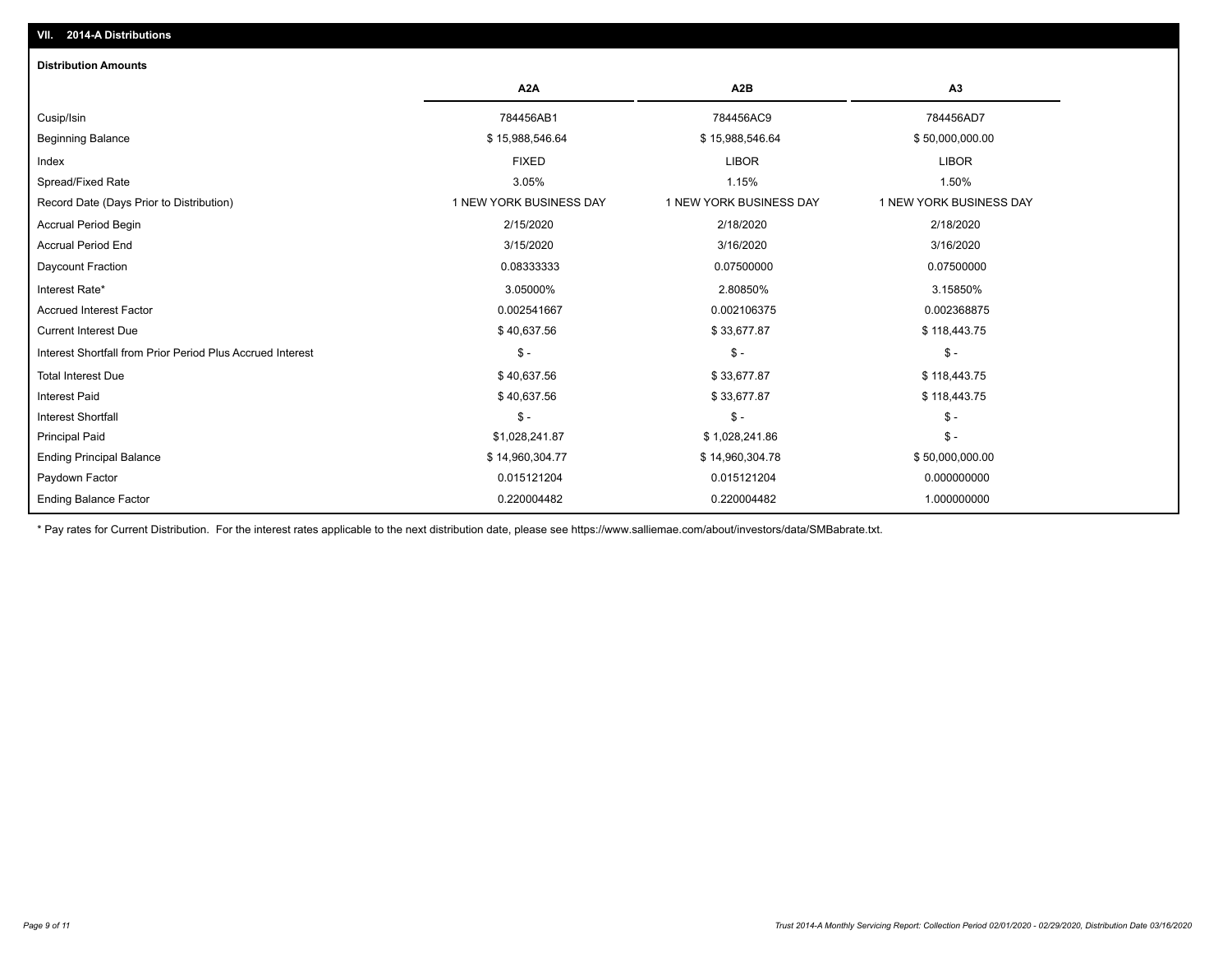| <b>Distribution Amounts</b>                                |                         |                         |
|------------------------------------------------------------|-------------------------|-------------------------|
|                                                            | в                       | C                       |
| Cusip/Isin                                                 | 784456AE5               | 784456AF2               |
| <b>Beginning Balance</b>                                   | \$36,000,000.00         | \$42,000,000.00         |
| Index                                                      | <b>FIXED</b>            | <b>FIXED</b>            |
| Spread/Fixed Rate                                          | 4.00%                   | 4.50%                   |
| Record Date (Days Prior to Distribution)                   | 1 NEW YORK BUSINESS DAY | 1 NEW YORK BUSINESS DAY |
| <b>Accrual Period Begin</b>                                | 2/15/2020               | 2/15/2020               |
| <b>Accrual Period End</b>                                  | 3/15/2020               | 3/15/2020               |
| Daycount Fraction                                          | 0.08333333              | 0.08333333              |
| Interest Rate*                                             | 4.00000%                | 4.50000%                |
| <b>Accrued Interest Factor</b>                             | 0.003333333             | 0.003750000             |
| <b>Current Interest Due</b>                                | \$120,000.00            | \$157,500.00            |
| Interest Shortfall from Prior Period Plus Accrued Interest | $\frac{1}{2}$           | $\mathbb{S}$ -          |
| <b>Total Interest Due</b>                                  | \$120,000.00            | \$157,500.00            |
| <b>Interest Paid</b>                                       | \$120,000.00            | \$157,500.00            |
| <b>Interest Shortfall</b>                                  | $\mathcal{S}$ -         | $\mathsf{\$}$ -         |
| <b>Principal Paid</b>                                      | $\mathsf{\$}$ -         | $$ -$                   |
| <b>Ending Principal Balance</b>                            | \$36,000,000.00         | \$42,000,000.00         |
| Paydown Factor                                             | 0.000000000             | 0.000000000             |
| <b>Ending Balance Factor</b>                               | 1.000000000             | 1.000000000             |

\* Pay rates for Current Distribution. For the interest rates applicable to the next distribution date, please see https://www.salliemae.com/about/investors/data/SMBabrate.txt.

**VII. 2014-A Distributions**